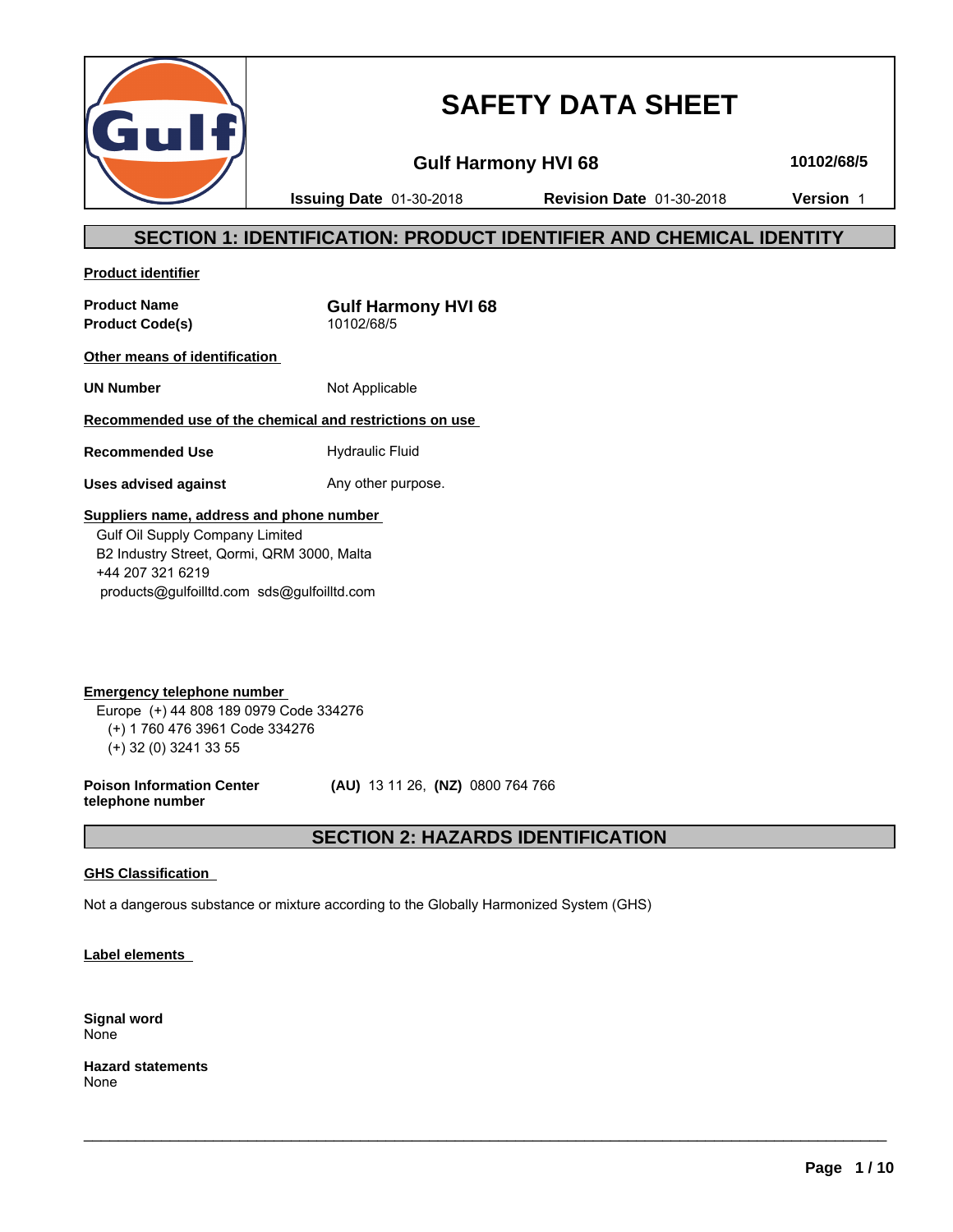#### **Precautionary Statements** None

#### **Other hazards**

No information available

# **SECTION 3: COMPOSITION/INFORMATION ON INGREDIENTS**

 $\_$  ,  $\_$  ,  $\_$  ,  $\_$  ,  $\_$  ,  $\_$  ,  $\_$  ,  $\_$  ,  $\_$  ,  $\_$  ,  $\_$  ,  $\_$  ,  $\_$  ,  $\_$  ,  $\_$  ,  $\_$  ,  $\_$  ,  $\_$  ,  $\_$  ,  $\_$  ,  $\_$  ,  $\_$  ,  $\_$  ,  $\_$  ,  $\_$  ,  $\_$  ,  $\_$  ,  $\_$  ,  $\_$  ,  $\_$  ,  $\_$  ,  $\_$  ,  $\_$  ,  $\_$  ,  $\_$  ,  $\_$  ,  $\_$  ,

This product is a mixture. Health hazard information is based on its ingredients

| <b>Chemical name</b>                                             | <b>CAS No</b> | Weight-%         |
|------------------------------------------------------------------|---------------|------------------|
| Highly refined base oil (Viscosity $>20.5$ cSt @40 $^{\circ}$ C) |               | 100%<br>$60\%$ - |
| Highly refined, low viscosity mineral oils/hydrocarbons          |               | 10% - 25%        |
| (Viscosity >7 - <20.5 cSt @40 $^{\circ}$ C)                      |               |                  |

#### **Additional information**

Product containing mineral oil with less than 3% DMSO extract as measured by IP 346

See Section 15 for additional information on base oils. The remaining composition is a mixture of non-classified ingredients or additives below the threshold for disclosure

# **SECTION 4: FIRST AID MEASURES**

#### **Description of first-aid measures**

| <b>General advice</b>                                                  | If symptoms persist, call a physician.                                                                      |  |  |
|------------------------------------------------------------------------|-------------------------------------------------------------------------------------------------------------|--|--|
| <b>Inhalation</b>                                                      | Move to fresh air.                                                                                          |  |  |
| <b>Skin contact</b>                                                    | Wash off immediately with soap and plenty of water. Remove and wash contaminated<br>clothing before re-use. |  |  |
| Eye contact                                                            | Rinse thoroughly with plenty of water, also under the eyelids. Keep eye wide open while<br>rinsing.         |  |  |
| Ingestion                                                              | Clean mouth with water. Drink plenty of water. Do not induce vomiting without medical<br>advice.            |  |  |
| <b>Protection of First-aiders</b>                                      | Use personal protective equipment.                                                                          |  |  |
| Most important symptoms and effects, both acute and delayed            |                                                                                                             |  |  |
| <b>Main Symptoms</b>                                                   | None                                                                                                        |  |  |
| Indication of immediate medical attention and special treatment needed |                                                                                                             |  |  |
|                                                                        |                                                                                                             |  |  |

**Notes to physician** Treat symptomatically.

# **SECTION 5: FIRE FIGHTING MEASURES**

#### **Extinguishing media**

#### **Suitable Extinguishing Media**

Use extinguishing measures that are appropriate to local circumstances and the surrounding environment:, Use CO2, dry chemical, or foam, Water spray or fog, Cool containers / tanks with water spray

 $\_$  ,  $\_$  ,  $\_$  ,  $\_$  ,  $\_$  ,  $\_$  ,  $\_$  ,  $\_$  ,  $\_$  ,  $\_$  ,  $\_$  ,  $\_$  ,  $\_$  ,  $\_$  ,  $\_$  ,  $\_$  ,  $\_$  ,  $\_$  ,  $\_$  ,  $\_$  ,  $\_$  ,  $\_$  ,  $\_$  ,  $\_$  ,  $\_$  ,  $\_$  ,  $\_$  ,  $\_$  ,  $\_$  ,  $\_$  ,  $\_$  ,  $\_$  ,  $\_$  ,  $\_$  ,  $\_$  ,  $\_$  ,  $\_$  ,

### **Extinguishing media which shall not be used for safety reasons**

Do not use a solid water stream as it may scatter and spread fire

#### **Specific hazards arising from the chemical**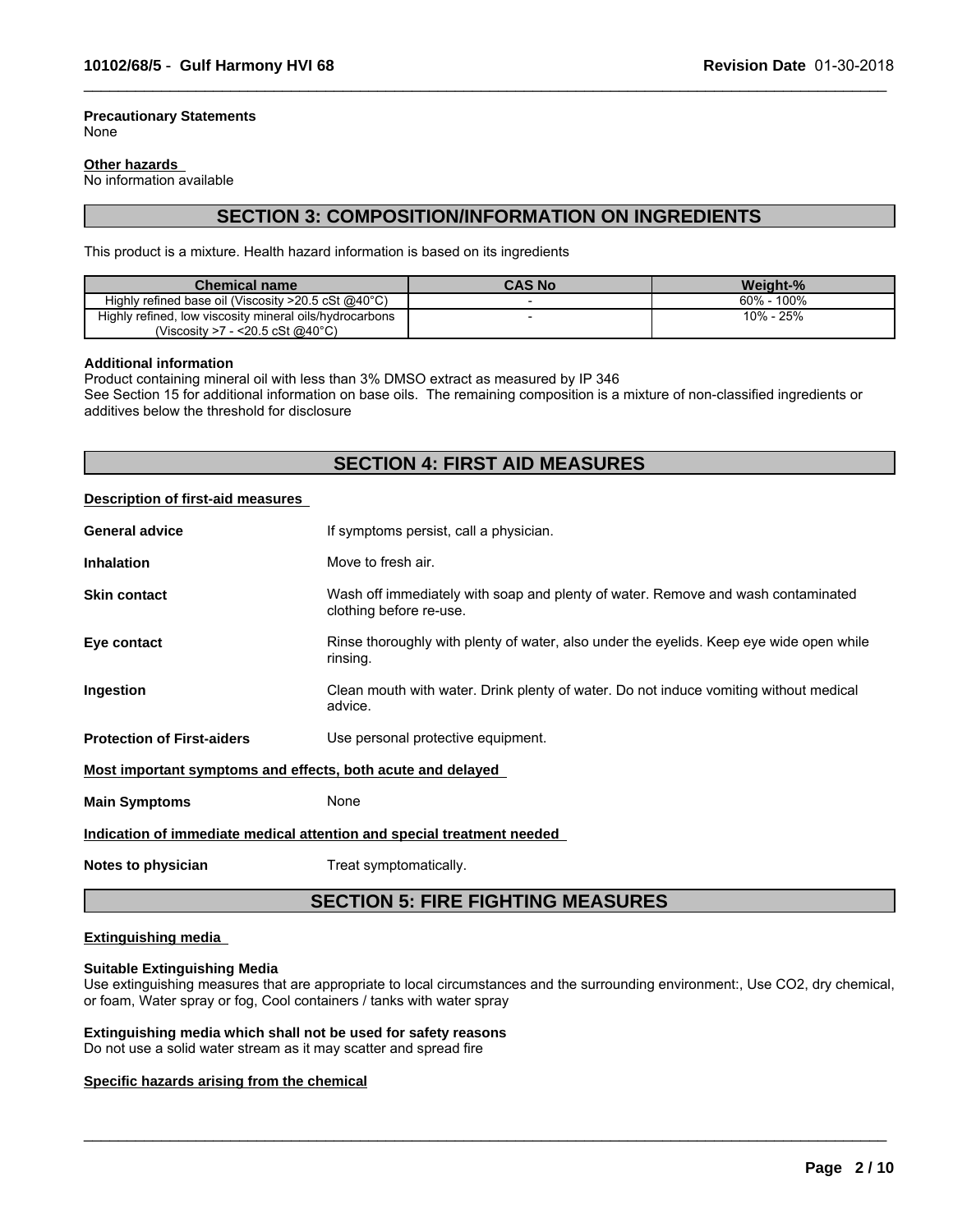Thermal decomposition can lead to release of irritating gases and vapors. Carbon monoxide, carbon dioxide and unburned hydrocarbons (smoke). In the event of fire and/or explosion do not breathe fumes. This material creates a fire hazard because it floats on water. Combustible material.

 $\_$  ,  $\_$  ,  $\_$  ,  $\_$  ,  $\_$  ,  $\_$  ,  $\_$  ,  $\_$  ,  $\_$  ,  $\_$  ,  $\_$  ,  $\_$  ,  $\_$  ,  $\_$  ,  $\_$  ,  $\_$  ,  $\_$  ,  $\_$  ,  $\_$  ,  $\_$  ,  $\_$  ,  $\_$  ,  $\_$  ,  $\_$  ,  $\_$  ,  $\_$  ,  $\_$  ,  $\_$  ,  $\_$  ,  $\_$  ,  $\_$  ,  $\_$  ,  $\_$  ,  $\_$  ,  $\_$  ,  $\_$  ,  $\_$  ,

#### **Hazardous decomposition products**

Incomplete combustion and thermolysis produces potentially toxic gases such as carbon monoxide and carbon dioxide

#### **Advice for firefighters**

#### **Special protective equipment for fire-fighters**

As in any fire, wear self-contained breathing apparatus pressure-demand, MSHA/NIOSH (approved or equivalent) and full protective gear

# **SECTION 6: ACCIDENTAL RELEASE MEASURES**

#### **Personal precautions, protective equipment and emergency procedures**

Remove all sources of ignition. Ensure adequate ventilation.

**Advice for non-emergency personnel** Material can create slippery conditions.

**Advice for emergency responders** For personal protection see section 8.

#### **Environmental precautions**

Prevent further leakage or spillage if safe to do so. Do not flush into surface water or sanitary sewer system.

#### **Methods and materials for containment and cleaning up**

Soak up with inert absorbent material (e.g. sand, silica gel, acid binder, universal binder, sawdust). Dike to collect large liquid spills.

#### **Reference to other sections**

See Section 8/12/13 for additional information

# **SECTION 7: HANDLING AND STORAGE**

#### **Precautions for safe handling**

Ensure adequate ventilation. Do not eat, drink or smoke when using this product. Handle in accordance with good industrial hygiene and safety practice.

#### **Conditions for safe storage, including any incompatibilities**

#### **Technical measures/Storage conditions**

Keep containers tightly closed in a dry, cool and well-ventilated place. Keep away from open flames, hot surfaces and sources of ignition. Keep container tightly closed in a dry and well-ventilated place.

#### **Incompatible materials**

Oxidizing agent

**Recommended Use** Hydraulic Fluid

# **SECTION 8: EXPOSURE CONTROLS/PERSONAL PROTECTION**

 $\_$  ,  $\_$  ,  $\_$  ,  $\_$  ,  $\_$  ,  $\_$  ,  $\_$  ,  $\_$  ,  $\_$  ,  $\_$  ,  $\_$  ,  $\_$  ,  $\_$  ,  $\_$  ,  $\_$  ,  $\_$  ,  $\_$  ,  $\_$  ,  $\_$  ,  $\_$  ,  $\_$  ,  $\_$  ,  $\_$  ,  $\_$  ,  $\_$  ,  $\_$  ,  $\_$  ,  $\_$  ,  $\_$  ,  $\_$  ,  $\_$  ,  $\_$  ,  $\_$  ,  $\_$  ,  $\_$  ,  $\_$  ,  $\_$  ,

#### **Control parameters**

**Exposure Limits**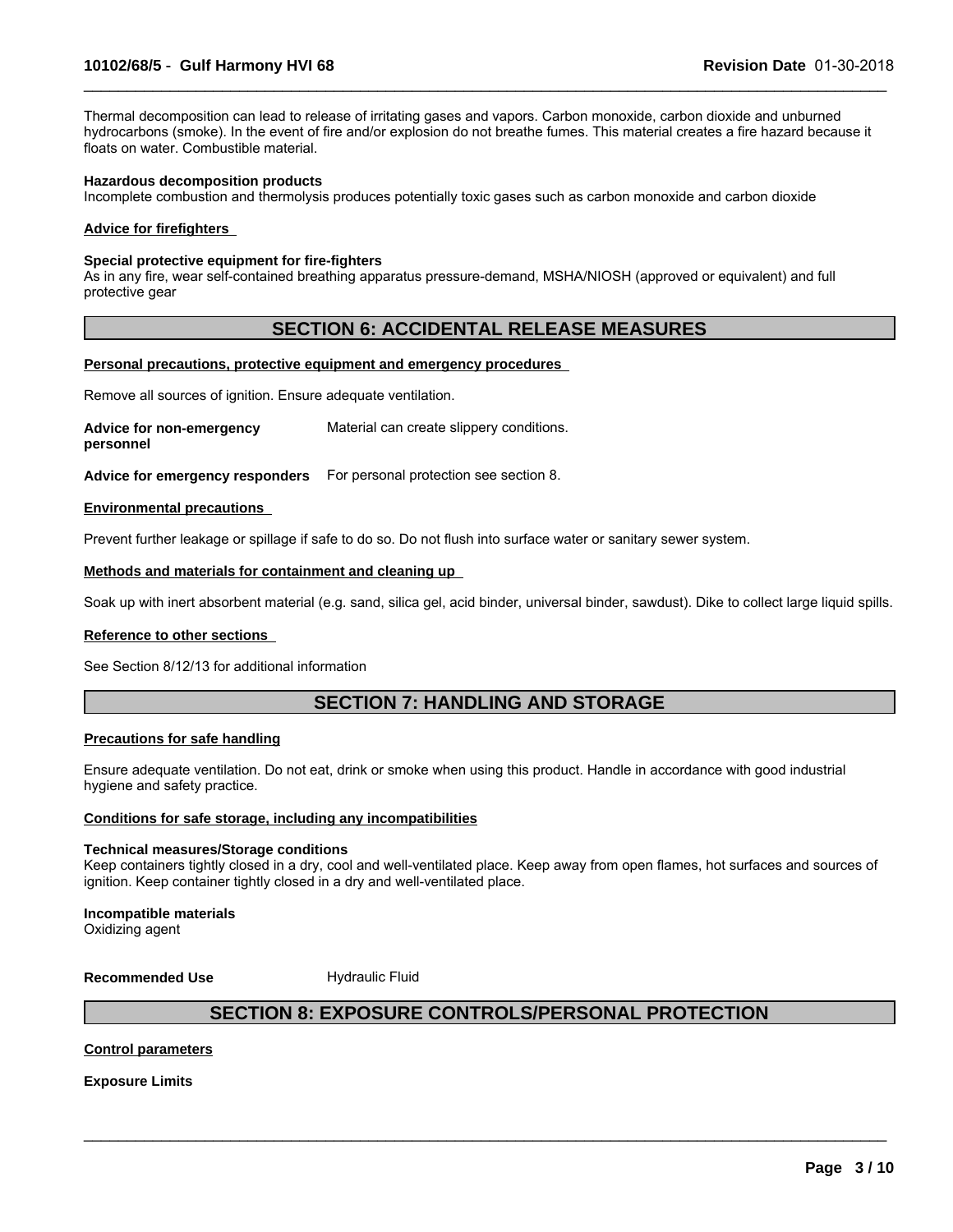# **10102/68/5** - **Gulf Harmony HVI 68 Revision Date** 01-30-2018

| Chemical name                                 | <b>Australia</b> | <b>New Zealand</b>        | <b>New Zealand - Biological Exposure</b><br>Indices (BEI) |
|-----------------------------------------------|------------------|---------------------------|-----------------------------------------------------------|
| Highly refined base oil (Viscosity >20.5 cSt) |                  | TWA: $5 \text{ mg/m}^3$   |                                                           |
| @40 $^{\circ}$ C)                             |                  | STEL: $10 \text{ mg/m}^3$ |                                                           |
| Highly refined, low viscosity mineral         |                  | TWA: $5 \text{ mg/m}^3$   |                                                           |
| oils/hydrocarbons (Viscosity >7 - <20.5 cSt   |                  | STEL: $10 \text{ mg/m}^3$ |                                                           |
| $@40^{\circ}$ C)                              |                  |                           |                                                           |

 $\_$  ,  $\_$  ,  $\_$  ,  $\_$  ,  $\_$  ,  $\_$  ,  $\_$  ,  $\_$  ,  $\_$  ,  $\_$  ,  $\_$  ,  $\_$  ,  $\_$  ,  $\_$  ,  $\_$  ,  $\_$  ,  $\_$  ,  $\_$  ,  $\_$  ,  $\_$  ,  $\_$  ,  $\_$  ,  $\_$  ,  $\_$  ,  $\_$  ,  $\_$  ,  $\_$  ,  $\_$  ,  $\_$  ,  $\_$  ,  $\_$  ,  $\_$  ,  $\_$  ,  $\_$  ,  $\_$  ,  $\_$  ,  $\_$  ,

*Australia - Workplace Exposure Standards for Airborne Contaminants. New Zealand - Workplace Exposure Standards and Biological Exposure Indices.*

| Appropriate engineering controls                                                 |                                                                                                                                                                                                                                                                                                                                                                                                                                                                 |
|----------------------------------------------------------------------------------|-----------------------------------------------------------------------------------------------------------------------------------------------------------------------------------------------------------------------------------------------------------------------------------------------------------------------------------------------------------------------------------------------------------------------------------------------------------------|
| <b>Engineering controls</b>                                                      | Ensure adequate ventilation, especially in confined areas.                                                                                                                                                                                                                                                                                                                                                                                                      |
|                                                                                  | Individual protection measures, such as personal protective equipment                                                                                                                                                                                                                                                                                                                                                                                           |
| <b>Eye/face protection</b><br>Skin and body protection<br><b>Hand Protection</b> | Safety glasses with side-shields.<br>Long sleeved clothing. Apron. Impervious gloves.<br>Protective gloves. Please observe the instructions regarding permeability and breakthrough<br>time which are provided by the supplier of the gloves. Also take into consideration the<br>specific local conditions under which the product is used, such as the danger of cuts,<br>abrasion. Barrier creams may help to protect the exposed areas of skin, they should |
| <b>Respiratory protection</b>                                                    | however not be applied once exposure has occurred.<br>No special protective equipment required. In case of mist, spray or aerosol exposure wear<br>suitable personal respiratory protection and protective suit.                                                                                                                                                                                                                                                |
| <b>Hygiene measures</b>                                                          | Regular cleaning of equipment, work area and clothing is recommended.                                                                                                                                                                                                                                                                                                                                                                                           |
| <b>Environmental Exposure Controls</b><br><b>Thermal hazards</b>                 | No special environmental precautions required.<br>None under normal use conditions                                                                                                                                                                                                                                                                                                                                                                              |

# **SECTION 9: PHYSICAL AND CHEMICAL PROPERTIES**

### **Information on basic physical and chemical properties**

| <b>Physical state</b><br>Odor    | liquid<br>Hydrocarbon-like | Appearance<br><b>Odor threshold</b> | clear amber<br>Not Determined |
|----------------------------------|----------------------------|-------------------------------------|-------------------------------|
| Property                         | Values                     |                                     | Remarks                       |
| рH                               | Not Determined             |                                     |                               |
| Melting point / freezing point   | Not Determined             |                                     |                               |
| Boiling point / boiling range    | Not Determined             |                                     |                               |
| <b>Flash point</b>               | 234 °C / 453 °F            |                                     | ASTM D 92                     |
| <b>Evaporation rate</b>          | Not Determined             |                                     |                               |
| Flammability (solid, gas)        | Not Determined             |                                     |                               |
| <b>Flammability Limit in Air</b> |                            |                                     |                               |
| Upper flammability limit:        | Not Determined             |                                     |                               |
| Lower flammability limit:        | Not Determined             |                                     |                               |
| Vapor pressure                   | Not Determined             |                                     |                               |
| Vapor density                    | Not Determined             |                                     |                               |
| <b>Relative density</b>          | 0.8488                     |                                     | @15°C                         |
| Solubility(ies)                  | Insoluble in water         |                                     |                               |
| <b>Partition coefficient</b>     | Not Determined             |                                     |                               |
| <b>Autoignition temperature</b>  | Not Determined             |                                     |                               |
| <b>Decomposition temperature</b> | Not Determined             |                                     |                               |

 $\_$  ,  $\_$  ,  $\_$  ,  $\_$  ,  $\_$  ,  $\_$  ,  $\_$  ,  $\_$  ,  $\_$  ,  $\_$  ,  $\_$  ,  $\_$  ,  $\_$  ,  $\_$  ,  $\_$  ,  $\_$  ,  $\_$  ,  $\_$  ,  $\_$  ,  $\_$  ,  $\_$  ,  $\_$  ,  $\_$  ,  $\_$  ,  $\_$  ,  $\_$  ,  $\_$  ,  $\_$  ,  $\_$  ,  $\_$  ,  $\_$  ,  $\_$  ,  $\_$  ,  $\_$  ,  $\_$  ,  $\_$  ,  $\_$  ,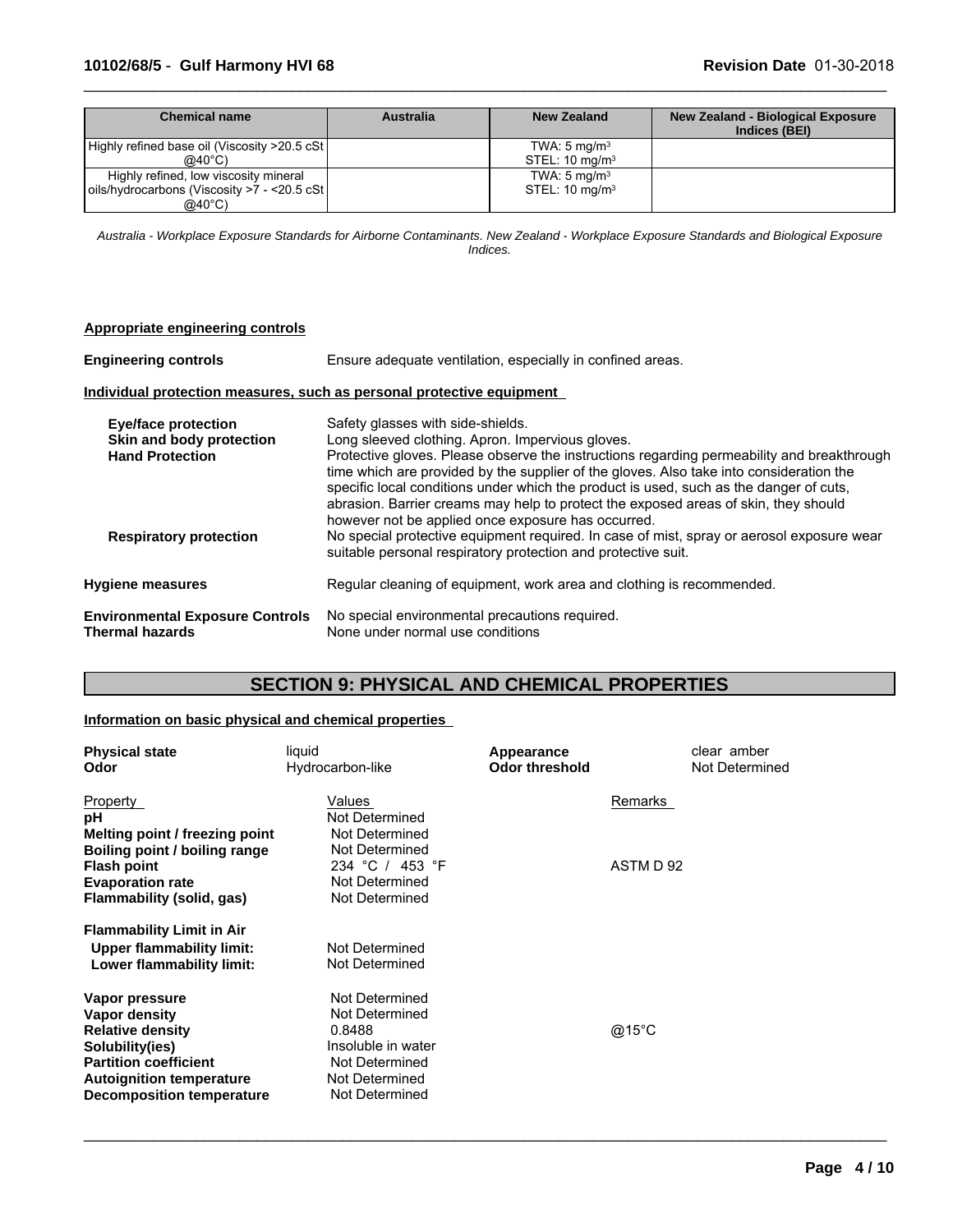| <b>Kinematic viscosity</b><br><b>Explosive properties</b><br><b>Oxidizing Properties</b>                | 53.4 cSt @ 40 °C<br>Not applicable<br>Not applicable                       | ASTM D 445              |
|---------------------------------------------------------------------------------------------------------|----------------------------------------------------------------------------|-------------------------|
| <b>Other Information</b>                                                                                |                                                                            |                         |
| Viscosity, kinematic (100°C)<br><b>Pour Point</b><br>VOC Content (ASTM E-1868-10)<br><b>VOC content</b> | 9.8 $cSt@100°C$<br>$-39$ °C / $-38$ °F<br>Not Determined<br>Not Determined | ASTM D 445<br>ASTM D 97 |

# **SECTION 10: STABILITY AND REACTIVITY**

 $\_$  ,  $\_$  ,  $\_$  ,  $\_$  ,  $\_$  ,  $\_$  ,  $\_$  ,  $\_$  ,  $\_$  ,  $\_$  ,  $\_$  ,  $\_$  ,  $\_$  ,  $\_$  ,  $\_$  ,  $\_$  ,  $\_$  ,  $\_$  ,  $\_$  ,  $\_$  ,  $\_$  ,  $\_$  ,  $\_$  ,  $\_$  ,  $\_$  ,  $\_$  ,  $\_$  ,  $\_$  ,  $\_$  ,  $\_$  ,  $\_$  ,  $\_$  ,  $\_$  ,  $\_$  ,  $\_$  ,  $\_$  ,  $\_$  ,

### **Reactivity**

None under normal use conditions

#### **Chemical stability**

Stable under normal conditions

#### **Possibility of hazardous reactions**

None under normal use conditions

#### **Conditions to avoid**

Keep away from open flames, hot surfaces and sources of ignition, Extremes of temperature and direct sunlight

#### **Incompatible materials**

Oxidizing agent

#### **Hazardous decomposition products**

Incomplete combustion and thermolysis produces potentially toxic gases such as carbon monoxide and carbon dioxide.

# **SECTION 11: TOXICOLOGICAL INFORMATION**

 $\_$  ,  $\_$  ,  $\_$  ,  $\_$  ,  $\_$  ,  $\_$  ,  $\_$  ,  $\_$  ,  $\_$  ,  $\_$  ,  $\_$  ,  $\_$  ,  $\_$  ,  $\_$  ,  $\_$  ,  $\_$  ,  $\_$  ,  $\_$  ,  $\_$  ,  $\_$  ,  $\_$  ,  $\_$  ,  $\_$  ,  $\_$  ,  $\_$  ,  $\_$  ,  $\_$  ,  $\_$  ,  $\_$  ,  $\_$  ,  $\_$  ,  $\_$  ,  $\_$  ,  $\_$  ,  $\_$  ,  $\_$  ,  $\_$  ,

#### **Information on the likely routes of exposure**

#### **Product Information - Principle Routes of Exposure**

| Inhalation   | None known |
|--------------|------------|
| Eye contact  | None known |
| Skin contact | None known |

# **Ingestion** None known

### **Numerical measures of toxicity - Product Information**

| ATEmix (oral)          | >2000 mg/kg |
|------------------------|-------------|
| <b>ATEmix (dermal)</b> | >2000 mg/kg |

#### **Acute toxicity - Product Information**

Product does not present an acute toxicity hazard based on known or supplied information.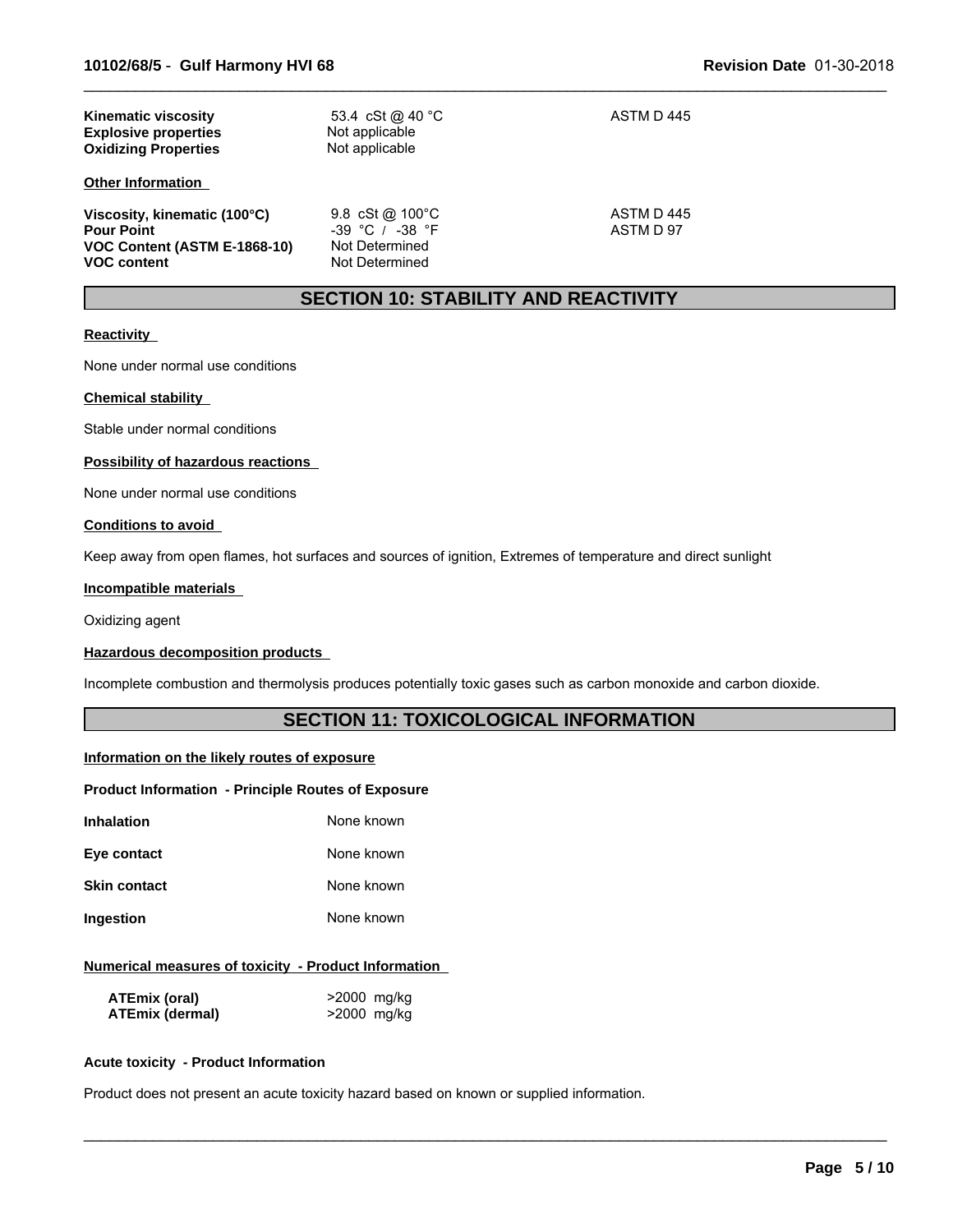#### **Acute toxicity - Component Information**

| <b>Chemical name</b>                  | Oral LD50   | <b>Dermal LD50</b> | <b>Inhalation LC50</b> |
|---------------------------------------|-------------|--------------------|------------------------|
| Highly refined base oil (Viscosity    | >2000 mg/kg | >2000 mg/kg        |                        |
| $>20.5 \text{ cSt}$ @ 40 °C)          |             |                    |                        |
| Highly refined, low viscosity mineral | >2000 mg/kg | >2000 mg/kg        |                        |
| oils/hydrocarbons (Viscosity >7 -     |             |                    |                        |
| $<$ 20.5 cSt @40 $^{\circ}$ C)        |             |                    |                        |

 $\_$  ,  $\_$  ,  $\_$  ,  $\_$  ,  $\_$  ,  $\_$  ,  $\_$  ,  $\_$  ,  $\_$  ,  $\_$  ,  $\_$  ,  $\_$  ,  $\_$  ,  $\_$  ,  $\_$  ,  $\_$  ,  $\_$  ,  $\_$  ,  $\_$  ,  $\_$  ,  $\_$  ,  $\_$  ,  $\_$  ,  $\_$  ,  $\_$  ,  $\_$  ,  $\_$  ,  $\_$  ,  $\_$  ,  $\_$  ,  $\_$  ,  $\_$  ,  $\_$  ,  $\_$  ,  $\_$  ,  $\_$  ,  $\_$  ,

#### **Delayed and immediate effects as well as chronic effects from short and long-term exposure**

| <b>Skin corrosion/irritation</b>                                                      | Based on available data, the classification criteria are not met.                                                                      |
|---------------------------------------------------------------------------------------|----------------------------------------------------------------------------------------------------------------------------------------|
| Serious eye damage/eye irritation                                                     | Based on available data, the classification criteria are not met.                                                                      |
| <b>Sensitization</b><br><b>Respiratory Sensitization</b><br><b>Skin sensitization</b> | Based on available data, the classification criteria are not met.<br>Based on available data, the classification criteria are not met. |
| Germ cell mutagenicity                                                                | Based on available data, the classification criteria are not met.                                                                      |
| Carcinogenicity                                                                       | Based on available data, the classification criteria are not met.                                                                      |
| <b>Reproductive toxicity</b>                                                          | Based on available data, the classification criteria are not met.                                                                      |
| Specific target organ systemic<br>toxicity (single exposure)                          | Based on available data, the classification criteria are not met                                                                       |
| Specific target organ systemic<br>toxicity (repeated exposure)                        | Based on available data, the classification criteria are not met                                                                       |
| <b>Aspiration hazard</b>                                                              | Based on available data, the classification criteria are not met.                                                                      |
| <b>Exposure levels</b>                                                                | See section 8 for more information                                                                                                     |
| Interactive effects                                                                   | None known                                                                                                                             |

# **SECTION 12: ECOLOGICAL INFORMATION**

# **Toxicity**

No special environmental measures are necessary

| <b>Chemical name</b>                                                                                         | Algae/aquatic plants | <b>Fish</b>      | <b>Toxicity to</b><br>microorganisms | <b>Crustacea</b> |
|--------------------------------------------------------------------------------------------------------------|----------------------|------------------|--------------------------------------|------------------|
| Highly refined base oil<br>l(Viscosity >20.5 cSt @40°C)l                                                     | >100: 72 h mg/L      | $>100:96$ h mg/L |                                      | >100: 48 h mg/L  |
| Highly refined, low viscosity<br>mineral oils/hydrocarbons<br>(Viscosity $>7 - 20.5$ cSt<br>$@40^{\circ}$ C) | >100: 72 h mg/L      | $>100:96$ h mg/L |                                      | >100: 48 h mg/L  |

 $\_$  ,  $\_$  ,  $\_$  ,  $\_$  ,  $\_$  ,  $\_$  ,  $\_$  ,  $\_$  ,  $\_$  ,  $\_$  ,  $\_$  ,  $\_$  ,  $\_$  ,  $\_$  ,  $\_$  ,  $\_$  ,  $\_$  ,  $\_$  ,  $\_$  ,  $\_$  ,  $\_$  ,  $\_$  ,  $\_$  ,  $\_$  ,  $\_$  ,  $\_$  ,  $\_$  ,  $\_$  ,  $\_$  ,  $\_$  ,  $\_$  ,  $\_$  ,  $\_$  ,  $\_$  ,  $\_$  ,  $\_$  ,  $\_$  ,

#### **Persistence and degradability**

The product is not readily biodegradable, but it can be degraded by micro-organisms, it is regarded as being inherently biodegradable.

# **Bioaccumulative potential**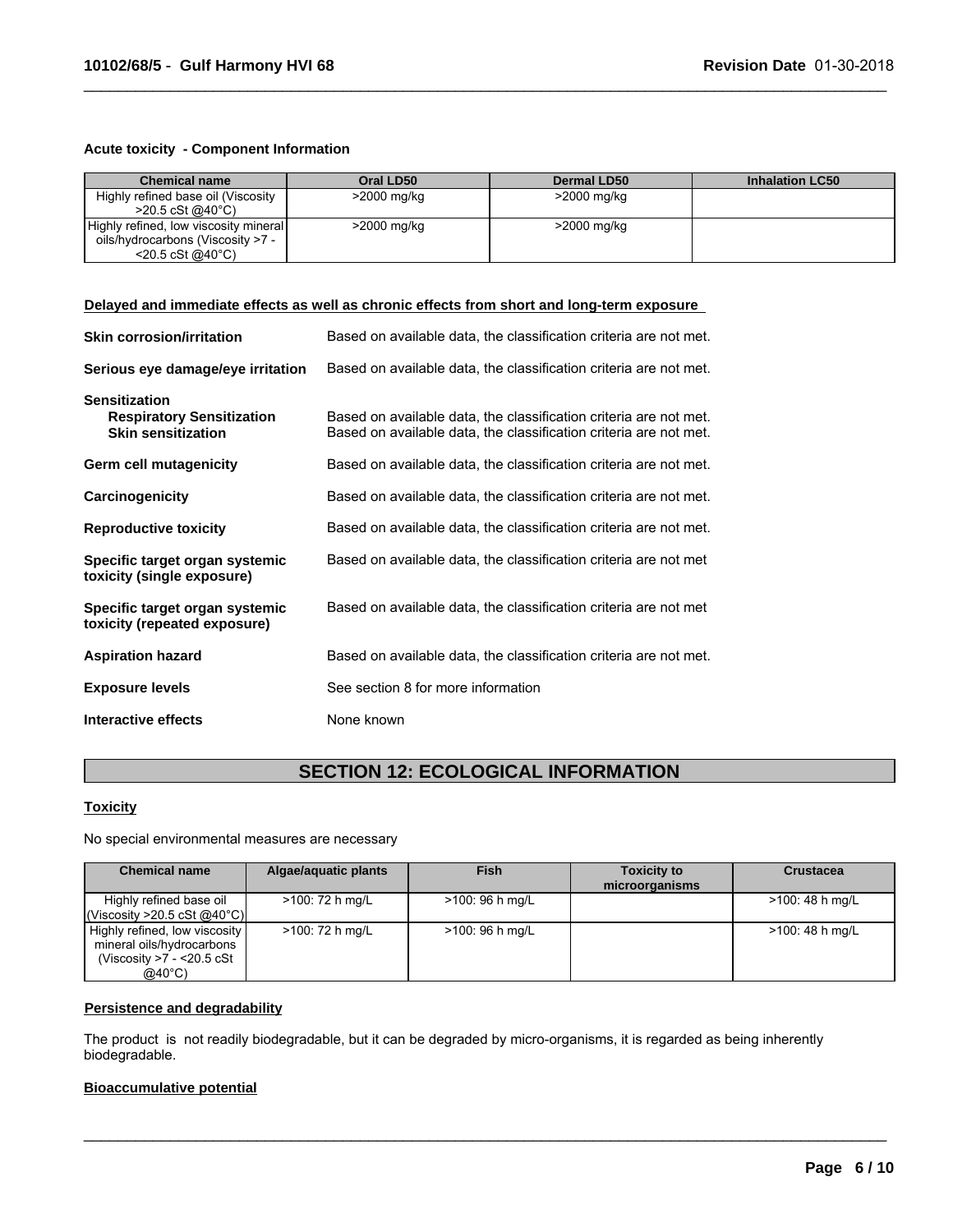No information available

#### **Mobility**

The product is insoluble and floats on water

#### **Other adverse effects**

None known

# **SECTION 13: DISPOSAL CONSIDERATIONS**

 $\_$  ,  $\_$  ,  $\_$  ,  $\_$  ,  $\_$  ,  $\_$  ,  $\_$  ,  $\_$  ,  $\_$  ,  $\_$  ,  $\_$  ,  $\_$  ,  $\_$  ,  $\_$  ,  $\_$  ,  $\_$  ,  $\_$  ,  $\_$  ,  $\_$  ,  $\_$  ,  $\_$  ,  $\_$  ,  $\_$  ,  $\_$  ,  $\_$  ,  $\_$  ,  $\_$  ,  $\_$  ,  $\_$  ,  $\_$  ,  $\_$  ,  $\_$  ,  $\_$  ,  $\_$  ,  $\_$  ,  $\_$  ,  $\_$  ,

#### **Safe handling and disposal methods**

Dispose of in accordance with local regulations

#### **Disposal of any contaminated packaging**

Empty containers should be taken to an approved waste handling site for recycling or disposal. Observe all label precautions until container is cleaned, reconditioned or destroyed.

#### **Environmental regulations**

No information available

# **SECTION 14: TRANSPORT INFORMATION**

ADG Not regulated **IMDG** Not regulated

**IATA** Not regulated

# **SECTION 15: REGULATORY INFORMATION**

#### **Safety, health and environmental regulations/legislation specific for the substance or mixture**

#### **National regulations**

#### **Australia**

Model Work Health and Safety Regulations (2016). Preparation of Safety Data Sheets for Hazardous Chemicals Code of Practice (2011).

#### **Standard for Uniform Scheduling of Medicines and Poisons (SUSMP)**

No poisons schedule number allocated

#### **New Zealand**

Hazardous Substances Regulation 2001.

**New Zealand** Not Regulated<br> **HSNO Approval Number:** Not Regulated Not Regulated **HSNO Approval Number:** Not Regulated<br> **HSNO Hazard Classification:** Not Regulated **HSNO Hazard Classification:** 

 $\_$  ,  $\_$  ,  $\_$  ,  $\_$  ,  $\_$  ,  $\_$  ,  $\_$  ,  $\_$  ,  $\_$  ,  $\_$  ,  $\_$  ,  $\_$  ,  $\_$  ,  $\_$  ,  $\_$  ,  $\_$  ,  $\_$  ,  $\_$  ,  $\_$  ,  $\_$  ,  $\_$  ,  $\_$  ,  $\_$  ,  $\_$  ,  $\_$  ,  $\_$  ,  $\_$  ,  $\_$  ,  $\_$  ,  $\_$  ,  $\_$  ,  $\_$  ,  $\_$  ,  $\_$  ,  $\_$  ,  $\_$  ,  $\_$  ,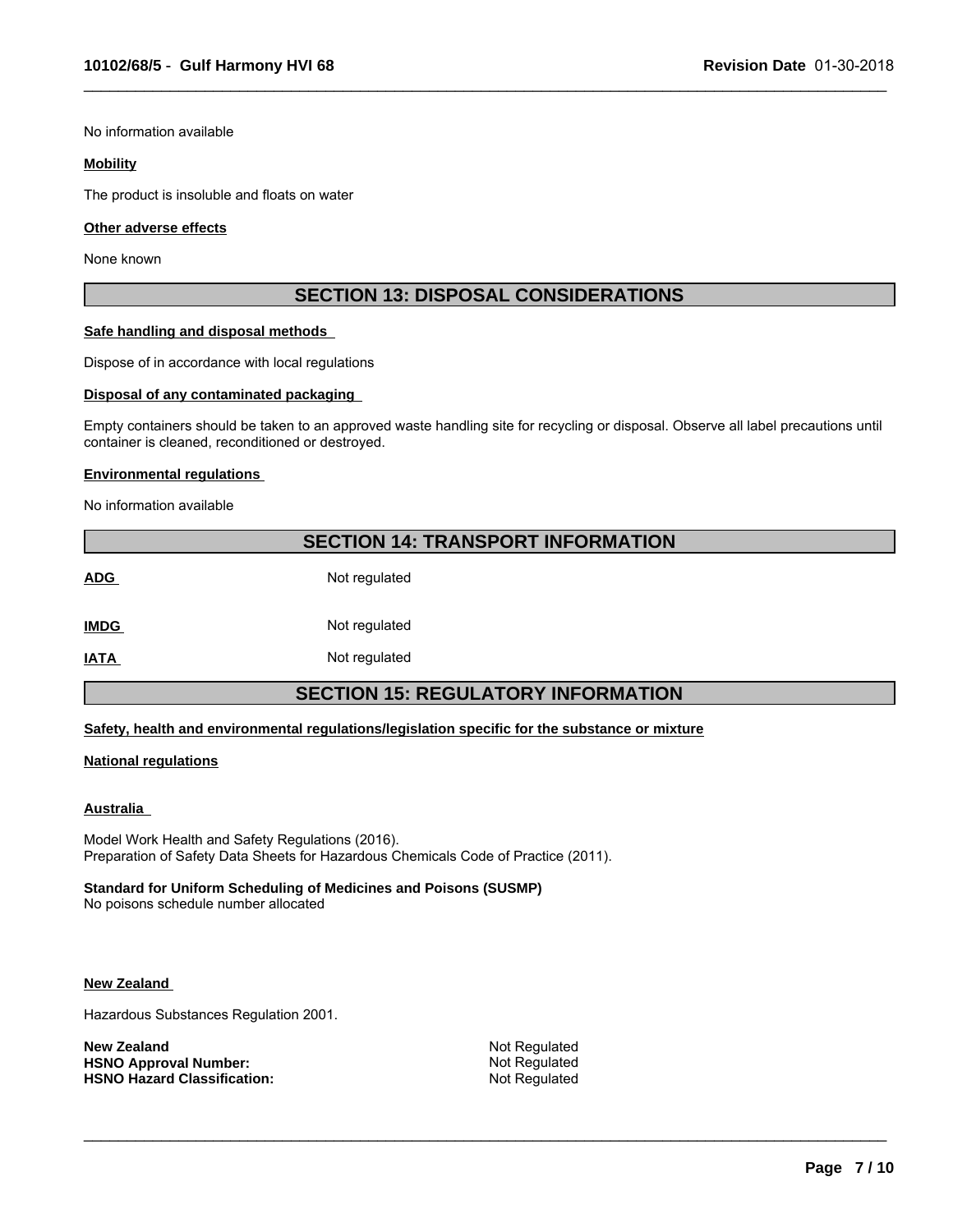$\_$  ,  $\_$  ,  $\_$  ,  $\_$  ,  $\_$  ,  $\_$  ,  $\_$  ,  $\_$  ,  $\_$  ,  $\_$  ,  $\_$  ,  $\_$  ,  $\_$  ,  $\_$  ,  $\_$  ,  $\_$  ,  $\_$  ,  $\_$  ,  $\_$  ,  $\_$  ,  $\_$  ,  $\_$  ,  $\_$  ,  $\_$  ,  $\_$  ,  $\_$  ,  $\_$  ,  $\_$  ,  $\_$  ,  $\_$  ,  $\_$  ,  $\_$  ,  $\_$  ,  $\_$  ,  $\_$  ,  $\_$  ,  $\_$  ,

#### **International Regulations**

**Ozone-depleting substances (ODS)** Not applicable

**Persistent Organic Pollutants** Not applicable

**Chemicals Subject to Prior Informed Consent (PIC)** Not applicable

#### **International Inventories**

 **TSCA** - United States Toxic Substances Control Act Section 8(b) Inventory All ingredients are on the inventory or exempt from listing

 **DSL/NDSL** - Canadian Domestic Substances List/Non-Domestic Substances List All ingredients are on the inventory or exempt from listing

 **AICS** - Australian Inventory of Chemical Substances All ingredients are on the inventory or exempt from listing

 **PICCS** - Philippines Inventory of Chemicals and Chemical Substances All ingredients are on the inventory or exempt from listing

 **KECL** - Korean Existing and Evaluated Chemical Substances All ingredients are on the inventory or exempt from listing

 **IECSC** - China Inventory of Existing Chemical Substances All ingredients are on the inventory or exempt from listing

 **ENCS** - Japan Existing and New Chemical Substances All ingredients are on the inventory or exempt from listing

 **TCSI** - Taiwan National Existing Chemical Inventory Contact supplier for inventory compliance status

 **NZIoC** - New Zealand Inventory of Chemicals All ingredients are on the inventory or exempt from listing

#### **Other Information**

**The highly refined base oil (Viscosity >20.5 cSt @40°C) contains one or more substance with the following CAS/EC numbers:**

| <b>Chemical name</b>                                      | <b>CAS No</b> | <b>EC-No</b> |
|-----------------------------------------------------------|---------------|--------------|
| Distillates (petroleum), solvent-refined heavy paraffinic | 64741-88-4    | 265-090-8    |
| Distillates (petroleum), solvent-refined light paraffinic | 64741-89-5    | 265-091-3    |
| Residual oils (petroleum), solvent deasphalted            | 64741-95-3    | 265-096-0    |
| Distillates (petroleum), solvent-refined heavy naphthenic | 64741-96-4    | 265-097-6    |
| Distillates (petroleum), solvent-refined light naphthenic | 64741-97-5    | 265-098-1    |
| Residual oils (petroleum), solvent-refined                | 64742-01-4    | 265-101-6    |
| Distillates (petroleum), hydrotreated heavy naphthenic    | 64742-52-5    | 265-155-0    |
| Distillates (petroleum), hydrotreated light naphthenic    | 64742-53-6    | 265-156-6    |
| Distillates (petroleum), hydrotreated heavy paraffinic    | 64742-54-7    | 265-157-1    |
| Distillates (petroleum), hydrotreated light paraffinic    | 64742-55-8    | 265-158-7    |

 $\_$  ,  $\_$  ,  $\_$  ,  $\_$  ,  $\_$  ,  $\_$  ,  $\_$  ,  $\_$  ,  $\_$  ,  $\_$  ,  $\_$  ,  $\_$  ,  $\_$  ,  $\_$  ,  $\_$  ,  $\_$  ,  $\_$  ,  $\_$  ,  $\_$  ,  $\_$  ,  $\_$  ,  $\_$  ,  $\_$  ,  $\_$  ,  $\_$  ,  $\_$  ,  $\_$  ,  $\_$  ,  $\_$  ,  $\_$  ,  $\_$  ,  $\_$  ,  $\_$  ,  $\_$  ,  $\_$  ,  $\_$  ,  $\_$  ,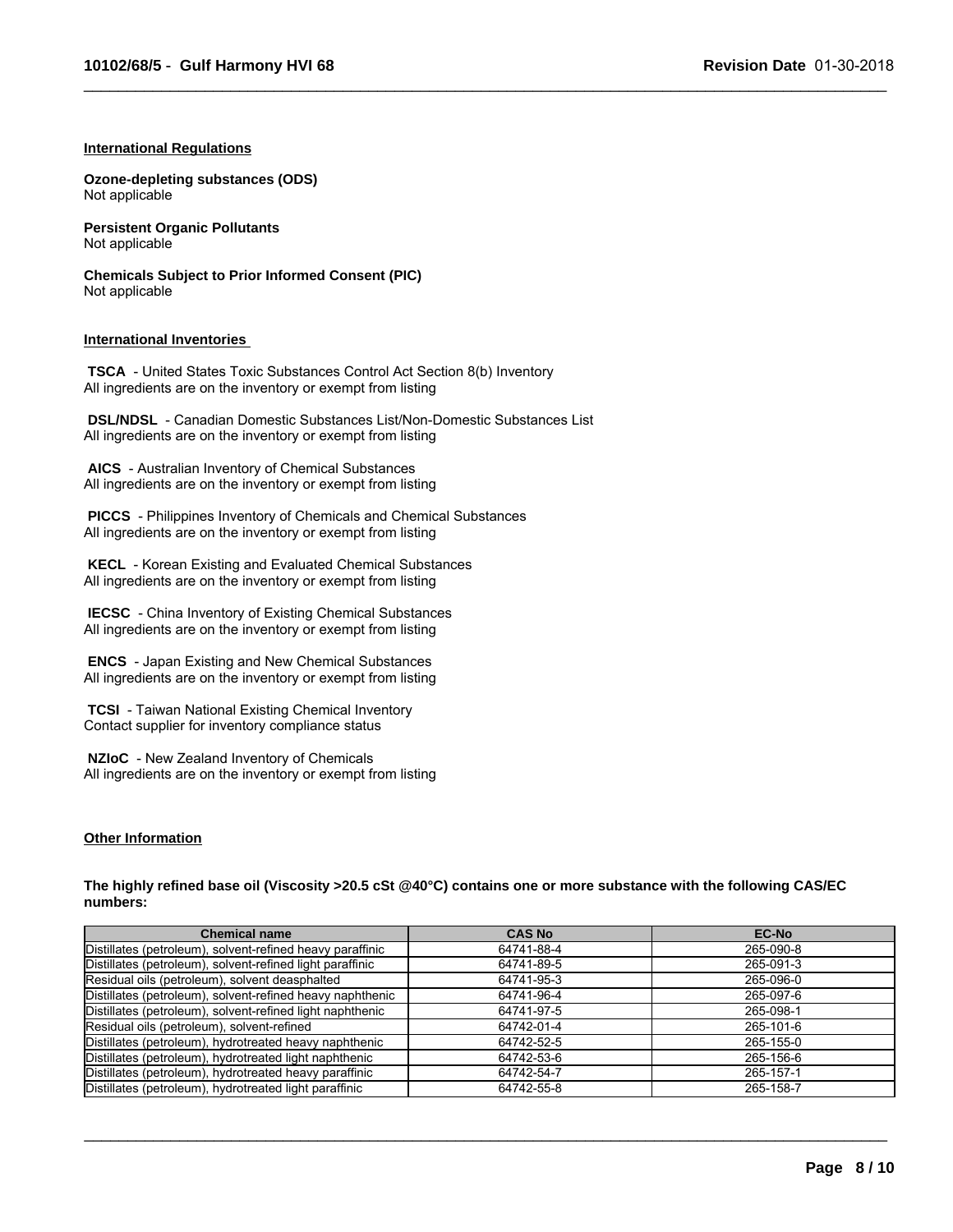# **10102/68/5** - **Gulf Harmony HVI 68 Revision Date** 01-30-2018

| Distillates (petroleum), solvent-dewaxed light paraffinic                               | 64742-56-9 | 265-159-2 |
|-----------------------------------------------------------------------------------------|------------|-----------|
| Residual oils (petroleum), hydrotreated                                                 | 64742-57-0 | 265-160-8 |
| Lubricating oils (petroleum), hydrotreated spent                                        | 64742-58-1 | 265-161-3 |
| Residual oils (petroleum), solvent-dewaxed                                              | 64742-62-7 | 265-166-0 |
| Distillates (petroleum), solvent-dewaxed heavy paraffinic                               | 64742-65-0 | 265-169-7 |
| Paraffin oils (petroleum), catalytic dewaxed heavy                                      | 64742-70-7 | 265-174-4 |
| Paraffin oils (petroleum), catalytic dewaxed light                                      | 64742-71-8 | 265-176-5 |
| Lubricating oils (petroleum), C>25, hydrotreated bright<br>stock-based                  | 72623-83-7 | 276-735-8 |
| Lubricating oils (petroleum), C20-50, hydrotreated neutral<br>oil-based, high-viscosity | 72623-85-9 | 276-736-3 |
| Lubricating oils (petroleum), C15-30, hydrotreated neutral<br>loil-based                | 72623-86-0 | 276-737-9 |
| Lubricating oils (petroleum), C20-50, hydrotreated neutral<br>loil-based                | 72623-87-1 | 276-738-4 |
| Lubricating oils                                                                        | 74869-22-0 | 278-012-2 |
| White mineral oil (petroleum)                                                           | 8042-47-5  | 232-455-8 |

 $\_$  ,  $\_$  ,  $\_$  ,  $\_$  ,  $\_$  ,  $\_$  ,  $\_$  ,  $\_$  ,  $\_$  ,  $\_$  ,  $\_$  ,  $\_$  ,  $\_$  ,  $\_$  ,  $\_$  ,  $\_$  ,  $\_$  ,  $\_$  ,  $\_$  ,  $\_$  ,  $\_$  ,  $\_$  ,  $\_$  ,  $\_$  ,  $\_$  ,  $\_$  ,  $\_$  ,  $\_$  ,  $\_$  ,  $\_$  ,  $\_$  ,  $\_$  ,  $\_$  ,  $\_$  ,  $\_$  ,  $\_$  ,  $\_$  ,

**The highly refined, low viscosity mineral oils/hydrocarbons (Viscosity >7 - <20.5 cSt @40°C) contains one or more substance with the following CAS/EC numbers:**

| <b>Chemical name</b>                                                                    | <b>CAS No</b> | <b>EC-No</b> |
|-----------------------------------------------------------------------------------------|---------------|--------------|
| Distillates (petroleum), hydrotreated heavy paraffinic                                  | 63742-54-7    | 265-157-1    |
| Distillates (petroleum), solvent-refined heavy paraffinic                               | 64741-88-4    | 265-090-8    |
| Distillates (petroleum), solvent-refined light paraffinic                               | 64741-89-5    | 265-091-3    |
| Residual oils (petroleum), solvent deasphalted                                          | 64741-95-3    | 265-096-0    |
| Distillates (petroleum), solvent-refined heavy naphthenic                               | 64741-96-4    | 265-097-6    |
| Distillates (petroleum), solvent-refined light naphthenic                               | 64741-97-5    | 265-098-1    |
| Residual oils (petroleum), solvent-refined                                              | 64742-01-4    | 265-101-6    |
| Distillates (petroleum), hydrotreated heavy naphthenic                                  | 64742-52-5    | 265-155-0    |
| Distillates (petroleum), hydrotreated light naphthenic                                  | 64742-53-6    | 265-156-6    |
| Distillates (petroleum), hydrotreated heavy paraffinic                                  | 64742-54-7    | 265-157-1    |
| Distillates (petroleum), hydrotreated light paraffinic                                  | 64742-55-8    | 265-158-7    |
| Distillates (petroleum), solvent-dewaxed light paraffinic                               | 64742-56-9    | 265-159-2    |
| Residual oils (petroleum), hydrotreated                                                 | 64742-57-0    | 265-160-8    |
| Lubricating oils (petroleum), hydrotreated spent                                        | 64742-58-1    | 265-161-3    |
| Residual oils (petroleum), solvent-dewaxed                                              | 64742-62-7    | 265-166-0    |
| Distillates (petroleum), solvent-dewaxed heavy paraffinic                               | 64742-65-0    | 265-169-7    |
| Paraffin oils (petroleum), catalytic dewaxed light                                      | 64742-71-8    | 265-176-5    |
| Dec-1-ene, homopolymer, hydrogenated                                                    | 68037-01-4    | 500-183-1    |
| ubricating oils (petroleum), C>25, hydrotreated bright<br>lstock-based                  | 72623-83-7    | 276-735-8    |
| Lubricating oils (petroleum), C20-50, hydrotreated neutral<br>oil-based, high-viscosity | 72623-85-9    | 276-736-3    |
| Lubricating oils (petroleum), C15-30, hydrotreated neutral<br>loil-based                | 72623-86-0    | 276-737-9    |
| Lubricating oils (petroleum), C20-50, hydrotreated neutral<br>loil-based                | 72623-87-1    | 276-738-4    |
| Lubricating oils                                                                        | 74869-22-0    | 278-012-2    |

# **SECTION 16: OTHER INFORMATION**

 $\mathcal{L}_\mathcal{L} = \{ \mathcal{L}_\mathcal{L} = \{ \mathcal{L}_\mathcal{L} = \{ \mathcal{L}_\mathcal{L} = \{ \mathcal{L}_\mathcal{L} = \{ \mathcal{L}_\mathcal{L} = \{ \mathcal{L}_\mathcal{L} = \{ \mathcal{L}_\mathcal{L} = \{ \mathcal{L}_\mathcal{L} = \{ \mathcal{L}_\mathcal{L} = \{ \mathcal{L}_\mathcal{L} = \{ \mathcal{L}_\mathcal{L} = \{ \mathcal{L}_\mathcal{L} = \{ \mathcal{L}_\mathcal{L} = \{ \mathcal{L}_\mathcal{$ 

**Issuing Date** 01-30-2018

**Revision Date Case 12 Control 1201-2018**<br> **Revision Note Case 12 Control 11** Initial Release **Revision Note** 

**Key or legend to abbreviations and acronyms used in the safety data sheet**